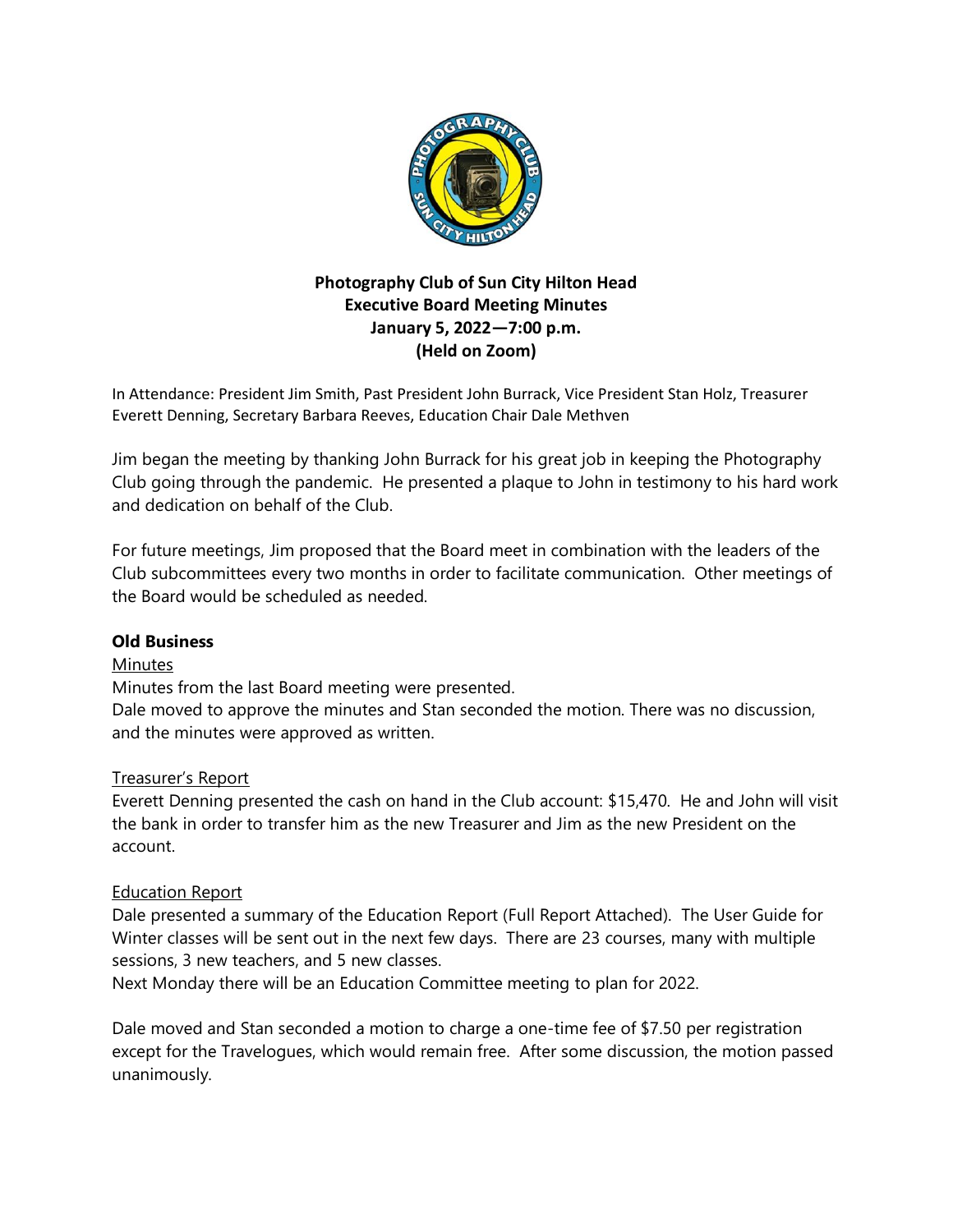#### 2022 Program Meetings

Discussion focused on whether to still maintain future meetings in Zoom, given the recent trends in the pandemic. After discussion, John moved and Everett seconded that all Program meetings remain in Zoom through May of 2022 and all competitions remain digital through May as well. The motion was approved unanimously. Future meetings and competitions will be decided at a later time.

#### Bylaws Update

It was proposed that a committee be established to identify changes that need to be made in the current Bylaws and suggest a set of revisions to present to the Board. John volunteered to chair this committee and proposed George Neuman and Gracene Peluso as possible committee members. Jim will follow up with these members and ask if they would be willing to serve.

#### Creative Vision Update

John reported that the event is still scheduled to proceed as planned. This year there will be a few less pairs (49) and more space to allow for more distance between attendees.

#### **NEW BUSINESS**

#### Zoom Coordinator

Barbara Reeves will be meeting with Diane Brayden to take over this responsibility for Education. John Burrack will do all other non-education Zoom needs for the Club.

#### Volunteer Awards

Jim proposed giving gift cards for 68 identified volunteers for their service to the Club. Dale moved and John seconded that a volunteer with up to 3 activities receive a \$25 Amazon card, and volunteers with over 3 activities receive a \$50 Amazon gift card. After some discussion, the motion was approved unanimously. Jim will follow up and work out logistics.

#### Tri-Club

After some discussion, Dale proposed and John seconded a motion to ask the Competition Committee to investigate whether we should rejoin Tri-Club this year and give their recommendation to the Board. The motion passed unanimously. Jim will follow up with the Competition Committee.

#### Studio

Discussion about use of the Studio was tabled for the next meeting of the Board and leaders of the subcommittees.

Stan moved and Dale seconded the motion to adjourn. The meeting adjourned at 9:20 pm.

Respectfully submitted,